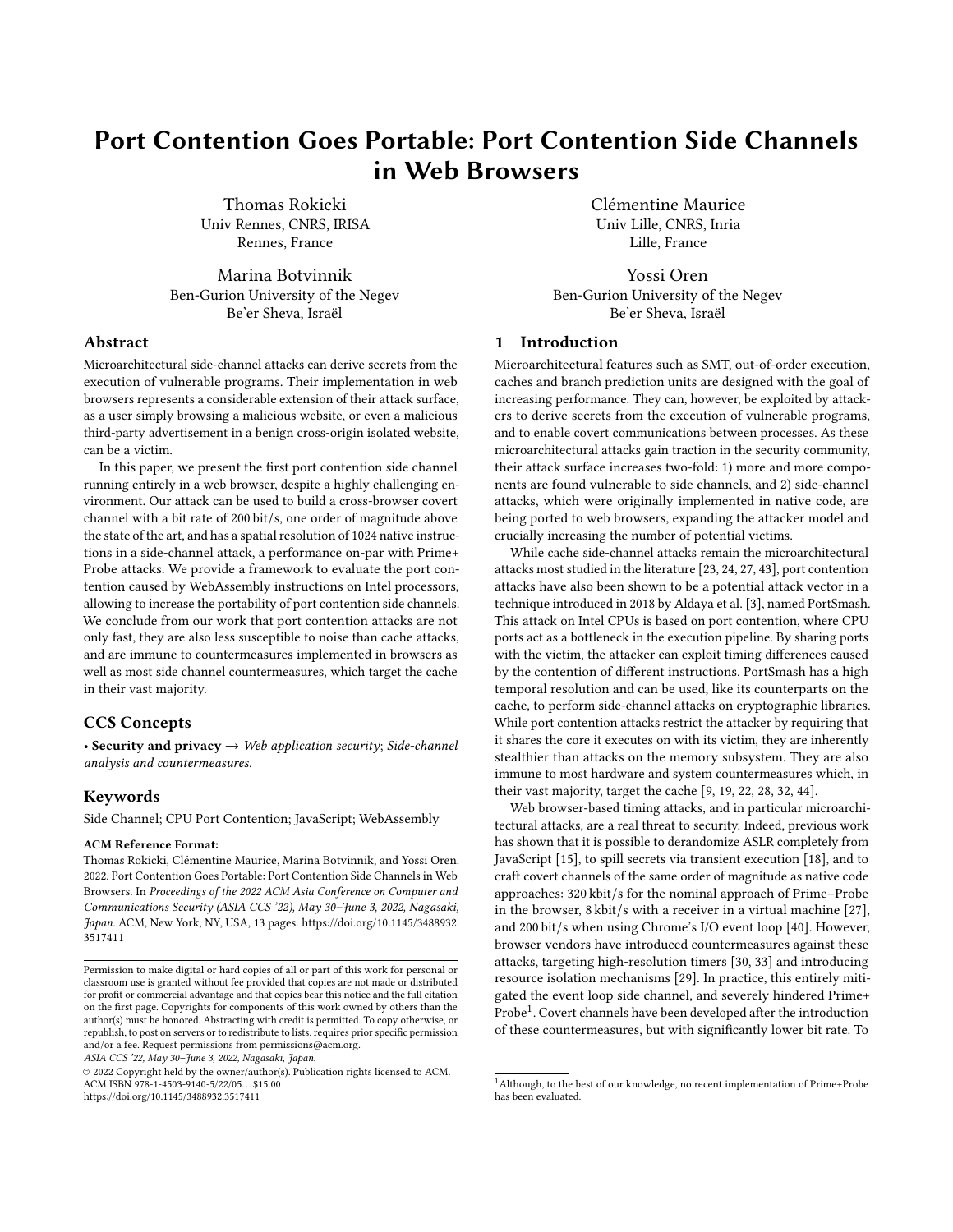<span id="page-1-1"></span>Table 1: Comparison of covert channels in web browsers.

| Covert channel             | Bandwidth            | Runs with<br>current<br>mitigations | Setup          |
|----------------------------|----------------------|-------------------------------------|----------------|
| CPU throttling [31]        | $0.2 \text{ bit/s}$  |                                     |                |
| Disk contention [38]       | $5 \text{ bit/s}$    |                                     |                |
| RIDL (Evict+Reload) [39]   | $8 \text{ bit/s}$    |                                     |                |
| <b>DRAM</b> [33]           | $11 \text{ bit/s}$   |                                     | $\overline{a}$ |
| Hardware interrupts [21]   | $25 \text{ bit/s}$   |                                     | cross-browser  |
| Event loop [40]            | $200 \frac{bit}{s}$  |                                     | cross-browser  |
| Prime+Probe [27]           | 320 kbit/ $s^2$      | $\bullet$                           |                |
| Prime+Probe [27]           | $8 \text{ kbit/s}^1$ |                                     | cross-VM       |
| Port contention [our work] | $200 \frac{bit}{s}$  |                                     | cross-browser  |
| Port contention [our work] | $80 \frac{bit}{s}$   |                                     | cross-VM       |

the best of our knowledge, the highest bit rate demonstrated after the countermeasures is 25 bit/s.

When compared to cache attacks such as Prime+Probe, native port contention attacks offer better speed and spatial accuracy, do not require a complex cache profiling step, are more resistant to noise, and, most significantly, can bypass cache-centric countermeasures. Mounting a port contention attack in a browser setting would therefore deliver a real advantage to attackers. Performing such an attack, however, is far from trivial. The basic step of a Prime+Probe cache attack is sequential access to user-controlled memory. It has been shown that even high-level primitives, such as substring searches, can provide this functionality [\[35\]](#page-12-6). Port contention, on the other hand, requires an attacker process which is co-located with the victim on the same processor core and executes assembly language instructions carefully chosen to conflict with the victim's instructions. This is highly challenging in a web browser environment:

- C1 : In this setting, the attacker's code is written in a highlyabstracted language which is translated into machine code by a just-in-time compiler;
- C2 : The attacker has no control over the physical core selected by the browser to execute the attack code;
- C3 : Finally, web-based timers have a lower resolution than native hardware-based timers, increasing the attacker's measurement noise.

Our work tackles these challenges, and asks the following questions: Can port contention attacks be mounted from within the browser? What are the implications of this new attack vector?

Contributions. The main contributions are as follows:

- We show that port contention can be ported to web browsers via WebAssembly, despite the strong requirements of this attack and the abstraction of the WebAssembly language. This greatly increases the attack surface that is due to port contention (Section [3\)](#page-3-0).
- We propose an automated framework to find which Web-Assembly instructions can cause port contention on a given Intel processor (Section [4\)](#page-4-0).
- We demonstrate a side-channel attack on a synthetic example, to evaluate the resolution of our port contention attack.

<span id="page-1-2"></span>

Figure 1: Illustration of the execution pipeline of instructions inside a physical core on an Intel CPU.

We show that our attack has a spatial resolution of 1024 instructions with a single trace, equivalent to the best microarchitectural attacks in the browser (Section [5\)](#page-6-0).

• We build a covert channel using port contention. With a sender running unprivileged native code and a receiver inside the browser, we obtain a throughput of 200 bit/s, *i.e.*, one order of magnitude higher than modern covert channels in the browser. Table [1](#page-1-1) compares the results of our covert channel with the state of the art. In a virtualized setting where the sender is running inside a virtual machine, we reach a throughput of 80 bit/s. We also build a cross-browser covert channel with an estimated throughput of 200 bit/s. (Section [6\)](#page-7-0).

#### <span id="page-1-3"></span>2 Background

In this section, we present background information on microarchitectural attacks, and in particular port contention side-channel attacks, JavaScript, WebAssembly, and literature on microarchitectural attacks in the browser.

#### 2.1 Microarchitecture and Port contention

Hyper-Threading and CPU ports. Modern Intel CPUs have an implementation of simultaneous multithreading (SMT) commercially referred to as Hyper-Threading Technology. It aims at allowing more parallelization with the same microarchitectural components. At an abstract level, the CPU splits each of its physical cores into two logical cores, running their own processes. The logical cores are independent at the OS level, acting as different physical cores. At the microarchitectural level, however, they share common hardware, such as L1 and L2 caches, or execution engines.

To optimize out-of-order execution, modern CPUs decompose native instructions into smaller, atomic operations, called microoperations, or  $\mu$ ops. Figure [1](#page-1-2) illustrates how the physical core decoder fetches the instructions and decomposes them into  $\mu$ ops. The  $\mu$ ops are then distributed to the execution engines by the scheduler, through multiple CPU execution ports. Each port leads to several execution units that will process the  $\mu$ ops. Then, when all  $\mu$ ops of an instruction are executed, the instruction is completed and committed to the microarchitecture. The distribution of  $\mu$ ops to

<span id="page-1-0"></span><sup>&</sup>lt;sup>2</sup>This work was presented before heavy countermeasures against timing attacks. The covert channel is theoretically still implementable, but with a heavily degraded bandwidth.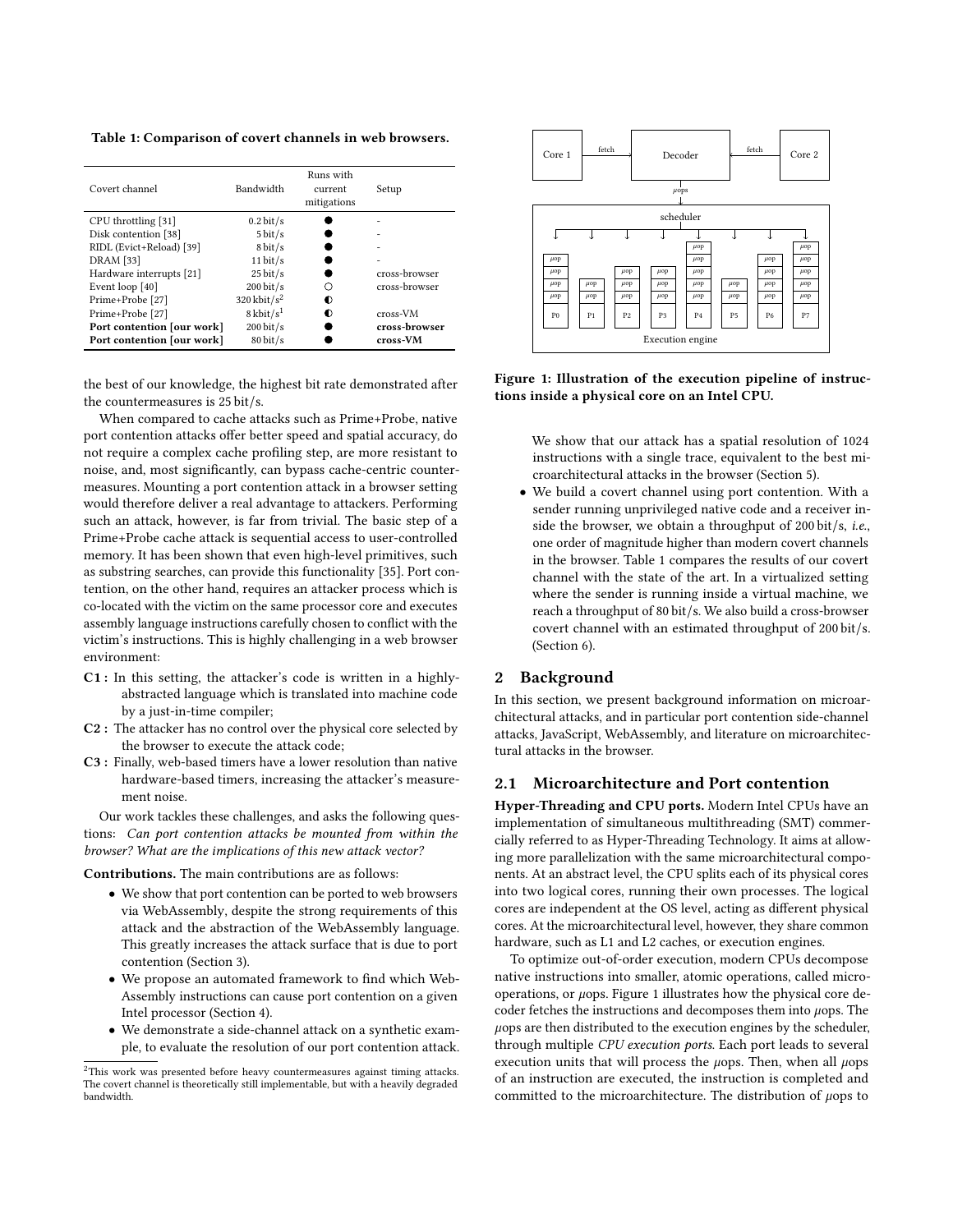ports is deterministic, with each execution unit being specialized to process certain types of instructions. For instance, arithmetic  $\mu$ ops are distributed to port 0, 1, 5 or 6 (P0156). The port usage of instructions have been documented by Abel and Reineke [\[2\]](#page-11-16). The ports are shared by all processes running on the same physical core. This means that threads running on different logical cores, but on the same physical core, output  $\mu$ ops to the same CPU ports.

Port contention side-channel attacks. Sharing microarchitectural components between processes can leak information through timing attacks. By timing the execution time of specific operations, attackers can infer the state of the microarchitecture, possibly granting them access to secret information. Aldaya et al. [\[3\]](#page-11-3) introduced a timing attack based on port contention named PortSmash. As a CPU port can handle a single  $\mu$ op per cycle, it can act as a bottleneck in the flow of operations. Thus, by repeatedly calling and timing instructions with a specific port usage, a spy process can monitor  $\mu$ ops from other threads on the same physical core. For instance, an attacker can repeatedly call the crc32 instruction, which is decomposed into a single P1  $\mu$ op. This will create a bottleneck on P1. Next, by measuring the execution time of the instruction, the attacker knows if instructions from other processes co-located on the same physical core are distributed on the same port. More specifically, if the attacker's instruction has a longer execution time than usual, this means that another process has issued one or more  $\mu$ ops to P1. Aldaya et al. exploited this vulnerability to mount an end-to-end attack on OpenSSL's TLS implementation and recover private keys. Their side channel offer a spatial resolution, i.e., the smallest event they can distinguish, of a single instruction.

Bhattacharyya et al. [\[5\]](#page-11-17) leveraged port contention as a side channel in their speculative execution attack SMoTherSpectre, with a spatial resolution of a single victim instruction. They also presented a methodology to find vulnerable gadgets. Gras et al. [\[14\]](#page-11-18) introduced ABSynthe, an automated framework to identify on-core contention-based side channels. Their blackbox model does not focus on specific microarchitectural components, e.g., CPU ports, but on the interaction between different instructions.

Other microarchitectural side-channel attacks. The cache is a small, fast memory. It is used to dynamically store copies of frequently used memory to reduce access latency. Modern Intel CPUs often have three levels of cache of different sizes. The L1 cache is the smallest and fastest, while the L3 cache, also known as last-level cache, or LLC, is bigger and slower. Both L1 and L2 are private to each core, whereas the LLC is shared by all physical cores. Modern caches are set associative, meaning a cache line is stored in a fixed set determined by its address, virtual or physical. It can be stored in any of the ways of a cache set, based on the replacement policy of this level. Modern Intel LLCs often have several ways, ranging from 12 to 20. When the CPU needs to access a specific address, it first queries the cache. If the address is stored in the cache, the data will be directly served from the cache, resulting in a short access time (a cache hit). If not, the CPU will access the data from the DRAM, resulting in a slower access time (a cache miss).

Such timing differences can be exploited by an attacker to mount side-channel attacks or covert channels. Yarom and Falkner presented Flush+Reload [\[43\]](#page-12-1), a cache attack that exploits shared memory to infer whether the victim accessed a certain cache line. The

attacker evicts said line by using the native instruction clflush and then, after a certain period, times the access to the address. If the access time is short, this means the value has been loaded into the cache between the flush and the reload, meaning the victim has accessed said cache line. Flush+Reload has a spatial resolution of a single cache line, i.e., 64 bytes. It, however, requires access to native instructions, as well as shared memory. Liu et al. [\[23\]](#page-11-0) implemented Prime+Probe, a cache attack that does not require shared memory or access to native instructions. Instead of sharing a cache line with the victim and flushing it, the attacker uses an eviction set, i.e., a group of addresses indexed on the same cache set, to evict all previous lines in this cache set. This attack has a slightly reduced spatial resolution compared to Flush+Reload, consisting of one cache set. The size of a cache set varies between processors, but it usually ranges from 12 to 20 cache lines, i.e., from 768 to 1280 bytes.

#### 2.2 JavaScript and WebAssembly

JavaScript. JavaScript is a high-level object-oriented interpreted scripting language that follows the ECMAscript standard [\[10\]](#page-11-19). It is a major part of the World Wide Web as it is in charge of most client-side computing in almost all websites. A user visiting a website downloads and executes various scripts. As a consequence, it is meant to run on the client's hardware, and needs to be systemindependent. For security reasons, JavaScript is executed in a sandbox, restricting access to local files, native instructions, and memory addresses.

JavaScript code is interpreted and executed in the browser by the JavaScript engine [\[13,](#page-11-20) [26\]](#page-11-21). The just-in-time (JIT) compilation approach taken by these engines means that the same code can be executed differently based on the engine, browser, or even the OS and microarchitecture.

WebAssembly. WebAssembly [\[42\]](#page-12-7) (or wasm) is an open-sourced binary instruction format designed to be deployed on the web, for clients or servers. Its main feature is to allow compilation from various languages and executing them at native speed. On the client side, WebAssembly is designed to run inside of the JavaScript sandbox, hence ensuring the same security restrictions. WebAssembly is currently supported by major web engines, including V8 (found on Google Chrome and Microsoft Edge), WebKit (found in Apple Safari) and SpiderMonkey (found in Mozilla Firefox).

WebAssembly functions as a low-level, assembly-like, program. It is built around a stack-based virtual machine. It supports two main formats: binary, which is directly interpretable by the engine, and the text format, human-readable format, allowing to read and modify compiled WebAssembly code. WebAssembly's specification is still under development, and it currently has around 100 specified instructions, with various operands.

# 2.3 Timing attacks and microarchitectural attacks in the browser

JavaScript timers. With the development of microarchitectural attacks, in particular Spectre, browser vendors introduced several countermeasures in order to provide more isolation to the JavaScript sandbox. In particular, Reis et al. [\[29\]](#page-11-13) introduced a new browser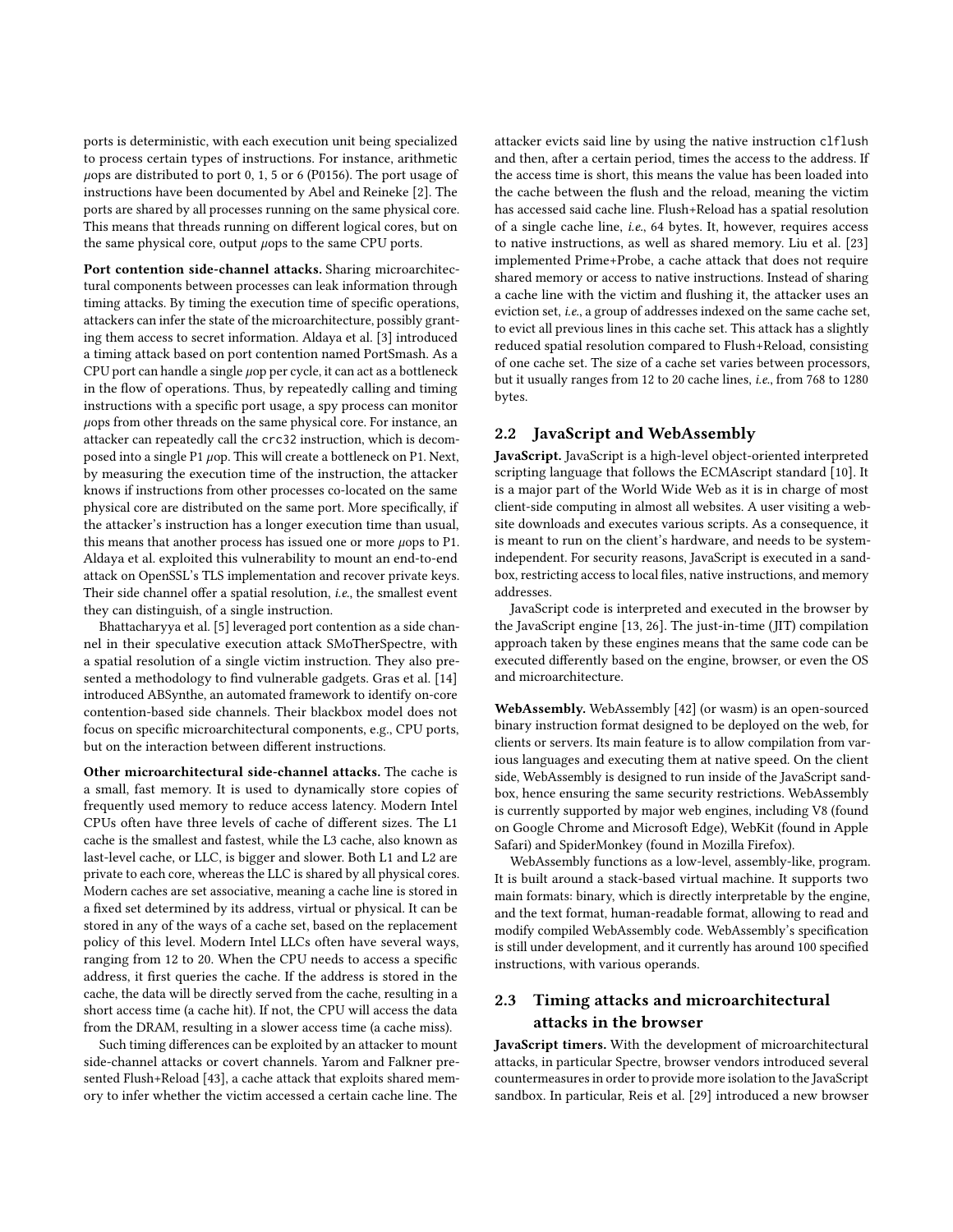architecture based on site isolation, where each site runs in a different process. This prevents an attacker to access the memory space of other sites in the same browser. COOP and COEP [\[7,](#page-11-22) [8\]](#page-11-23) extended site isolation. They are a set of header between the top level domain and all loaded resources. When enabled, the site is considered cross-origin isolated, ensuring a unique process for the context group and safe external resources.

To prevent the threat of timing attacks, most browser vendors have removed access to high-resolution timers. The highest resolution timer available in recent browsers, performance.now(), has a resolution of 5 µs with jitter in Chrome 94 and 20 µs in Firefox. This is highly insufficient to mount microarchitectural attacks, as we need to measure timing differences in the order of 10 ns. However, auxiliary timers, able to recover a high resolution in the sandbox, were described by Schwarz et al. [\[33\]](#page-11-12).

The most powerful of these auxiliary timers is based on Shared ArrayBuffer, an array shared between the main thread and a subthread (Web Worker in JavaScript). The main thread initializes a Web Worker and shares the array with it. Then, the Web Worker constantly increments a variable in the array. As this operation has a low and constant execution time, it can be used as a unit of time by the main thread. The main thread can then read the shared value to get a timestamp. This timer grants a resolution ranging from 10-100 ns on recent browsers [\[30\]](#page-11-11). In the past, SharedArray Buffer has been disabled by default to prevent timing attack threats. However, they are available by default when the web page is crossorigin isolated in Chrome 94 and Firefox 90 [\[7,](#page-11-22) [8\]](#page-11-23). Unless stated otherwise, all timing measurements in the paper use SharedArray Buffer-based clocks, thus the time unit is an increment.

JavaScript timing attacks. The fact that microarchitectural attacks can be mounted from JavaScript brings major changes to their threat model. On the one hand, it allows running code on the victim's hardware on a very large scale. For instance, an attacker can buy an advertisement on a popular website and will be able to run its scripts on all visitors of said website [\[11\]](#page-11-24). On the other hand, the sand-boxed execution brings many major restrictions to the implementations of such attacks. The lack of native instructions or memory addresses, for instance, removes the possibility to implement some classes of attacks, such as attacks based on Flush+ Reload [\[43\]](#page-12-1).

However, in 2015, Oren et al. [\[27\]](#page-11-2) implemented the first entirely web-based cache attack. Many different types of web-based microarchitectural attacks were since demonstrated, exploiting other components or features, including the DRAM [\[16\]](#page-11-25), ASLR [\[15\]](#page-11-9), and even speculative execution [\[18\]](#page-11-10).

Covert channels in browsers. Covert channel in the browsers break the fundamental principle of the JavaScript sandbox isolation. In particular, previous work has studied covert channels based on hardware timing attacks. Oren et al. [\[27\]](#page-11-2) presented a covert channel based on Prime+Probe with a bandwidth estimated at 320 kbit/s. However, this number was estimated before the introduction of countermeasures against microarchitectural attacks in this browser. To the best of our knowledge, there has been no work on Prime+ Probe subsequently to these countermeasures. The closest covert channel is the one used to extract data in the transient execution attack RIDL [\[39\]](#page-12-5), with a bandwidth of 8 bit/s using Evict+Reload.

Rushanan et al. [\[31\]](#page-11-14) used CPU-throttling to build a covert channel with a bitrate of 0.2 bit/s. Schwarz et al. [\[33\]](#page-11-12) implemented a DRAM-based covert channel in the browser. They reached a bitrate of 11 bit/s when using SharedArrayBuffer-based clocks. Lipp et al. [\[21\]](#page-11-15) presented a cross-browser channel using network interruptions, reaching a bandwidth of 25 bit/s. Van Goethem and Joosen [\[38\]](#page-12-4) exploited disk or memory contention to send bits every 200 ms, thus granting a maximal raw bandwidth of 5 bit/s.

Software covert channels have also been implemented in the browser. For instance, Vila and Köpf exploited Chrome's event loop, shared between tabs, to create a covert channel with a raw capacity of 200 bit/s for a same-browser channel and 5 bit/s in a cross browser setting. However, this vulnerability has been mitigated with the introduction of site isolation [\[29\]](#page-11-13), as different tabs or processes do not share an event loop anymore.

#### <span id="page-3-0"></span>3 Web-Assembly-Based Port Contention

We introduce, to the best of our knowledge, the first implementation of port contention inside a browser. We can create and measure port contention from the JavaScript sandbox, on both Mozilla Firefox and Google Chrome. We found instructions that create contention on both P1 and P5, allowing diverse potential victims.

Experimental setup and threat model. Unless stated otherwise, we run all experiments on an Intel i5-8365U CPU with a maximal frequency of 1.60 GHz running Ubuntu 20.10, with Mozilla Firefox 90 and Google Chrome 95 desktop version, both using WebAssembly 1.1<sup>[3](#page-3-1)</sup>. As Safari and Edge support WebAssembly, the attack can theoretically be carried on these browsers, but they remain outside of the scope of this paper. The threat model is similar to a user visiting a malicious website with his browser. The browser scripts run in a cross-origin isolated browser [\[7,](#page-11-22) [8\]](#page-11-23), granting more context isolation and allowing access to SharedArrayBuffer and higher resolution timers.

Description. Figure [2](#page-4-1) illustrates the principle of our web-based port contention attack. The attacker is situated inside of the browser sandbox, in the blue process. During the attack, he repeats specific instructions that cause contention on a specific port. Section [4](#page-4-0) explains how we find these instructions on different systems. For instance, on our processor, the WebAssembly ctz (Count Trailing Zeros) instruction creates contention on P1. Similarly, instructions that truncate floats to integers, e.g., trunc\_f32\_u, create contention on P5. The attacker then times the execution of these instructions. If no other processes use the same port at the same time, these instructions will all be executed in a row, resulting in a fast execution time, as exemplified in Figure [2\(a\).](#page-4-1) However, if another process emits  $\mu$ ops on the same port, these  $\mu$ ops will be queued with the attacker-generated  $\mu$ ops, resulting in a slower execution time for the attacker, as illustrated in Figure [2\(b\).](#page-4-1) By measuring these differences in timings, the attacker process can monitor the port usage on a specific port, and thus monitor other processes.

Challenges. We face three challenges when implementing port contention in the browser. First, as browser-based scripts run in a controlled sandbox, we have no access to native instructions,

<span id="page-3-1"></span> $^3\rm{We}$  used the latest version available in November 2021. This version did not support vectorial types and SIMD instructions.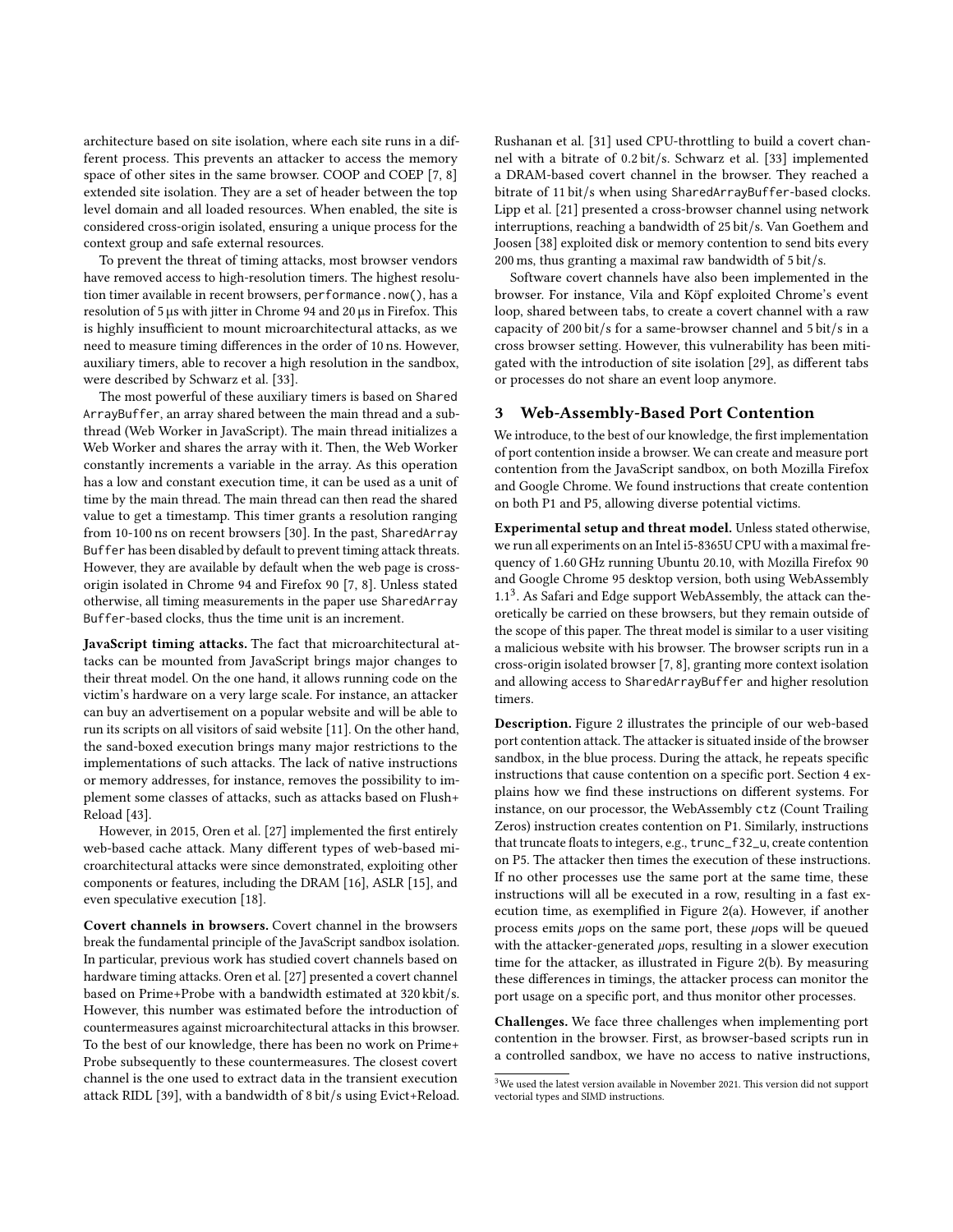<span id="page-4-1"></span>

(a) Victim has not used port 1: all attacker instructions are executed in a row.



(b) Victim emitted one  $\mu$ op on port 1: attacker instruction will be delayed.



and must instead use higher-level language constructs (C1). Furthermore, as browser-based scripts are meant to be portable, the instructions are translated to different assembly language instructions by the browser's engine on different systems. This means that the same script generates different native instructions depending on the CPU architecture, each with a different port usage, varying from vendors and generations. The code is also highly optimized by the engines, and execution can vary even on the same system, based on the variables or structure of the code. To gain more control over the port usage of our attacks, we mounted our attack with Web-Assembly. This grants us access to smaller, more atomic instructions. However, these instructions are still executed through the browser's JIT engine, and their translation to machine language can vary from a system to another. For instance, the WebAssembly instruction ctz is translated into the native Intel instruction TZCNT on our system, as we describe in more detail in Section [4.](#page-4-0) The TZCNT instruction, in turn, is implemented using a single  $\mu$ op which is executed on P1 [\[1\]](#page-11-26). Thus, repeatedly executing the WebAssembly instruction ctz can cause contention on P1. The Intel instruction TZCNT is only available, however, on CPUs starting from the Broadwell generation. Thus, the WebAssembly ctz instruction may generate contention on another port in older CPU generations. Directly compiling native code using x86 assembly instructions to create contention is not possible. Since WebAssembly is designed as a portable language, the compilers cannot compile instructions that are directly architecture-dependent, as they could not run on non-Intel CPUs.

Secondly, the high level of abstraction provided by the browser means that an attacker can neither know nor control on which core the attack is executed  $(C2)$ . Furthermore, the operating system's scheduler dynamically moves processes between cores to optimize computing and save energy. We address this challenge by performing our attack on multiple cores simultaneously by using Web Workers, JavaScript multi-threading implementation, which

<span id="page-4-2"></span>

Figure 3: Port 1 contention experiment on **i64.ctz** for 1 000 000 instructions.

creates a sub-thread running in a different process. This lets the attacker create as many attacker processes as physical cores, and as they all have a high workload, they are spread on different physical cores. Then, one of the attacker processes runs on the same core as the victim process, able to monitor it.

Finally, our attack requires high-resolution timers to monitor processes at the  $\mu$ op level (C3). Native implementations of port contention attacks all use the cycle-accurate rdtsc instruction. As explained in Section [2,](#page-1-3) browser vendors have restricted access to such timers inside of the sandbox to prevent timing attacks. In our attack, unless stated otherwise, we use SharedArrayBuffer-based timers, which offer a resolution and measurement time in the order of 20 ns [\[30,](#page-11-11) [33\]](#page-11-12).

Proof-of-concept. Figure [3](#page-4-2) shows a proof-of-concept illustrating the contention on P1 caused by the WebAssembly i64.ctz instruction.

In this experiment, we time the execution of 1 000 000 Web-Assembly i64.ctz instructions using the low-resolution JavaScript function performance.now. We run the experiment on Firefox 90, where this timer offers a resolution of 20 µs without jitter. In parallel with the Firefox code, we also run a sender program written in native code and pinned to the same processor. In the P1 contention experiment, the native sender runs the Intel instruction crc32 in a loop. This assembly language instruction is known to cause contention on P1. In the control experiment, the native sender runs a simple loop designed not to cause port contention. We run this program, instead of simply not executing the sender at all, to ensure that the difference stems from port contention, and not from other sources. As the figure shows, the timings measured during the P1 contention experiment are on average 5% higher than the control experiment, allowing the browser to efficiently distinguish between the two distributions. We observe similar results on Chrome 95.

<span id="page-4-0"></span>In the following sections, we describe how to convert this proofof-concept into practical attacks. In particular we obtain a higher spatial resolution and evaluate 100 WebAssembly instructions (C1), we ensure the attacker does not have to pin processes (C2), and we use a higher resolution timer (C3).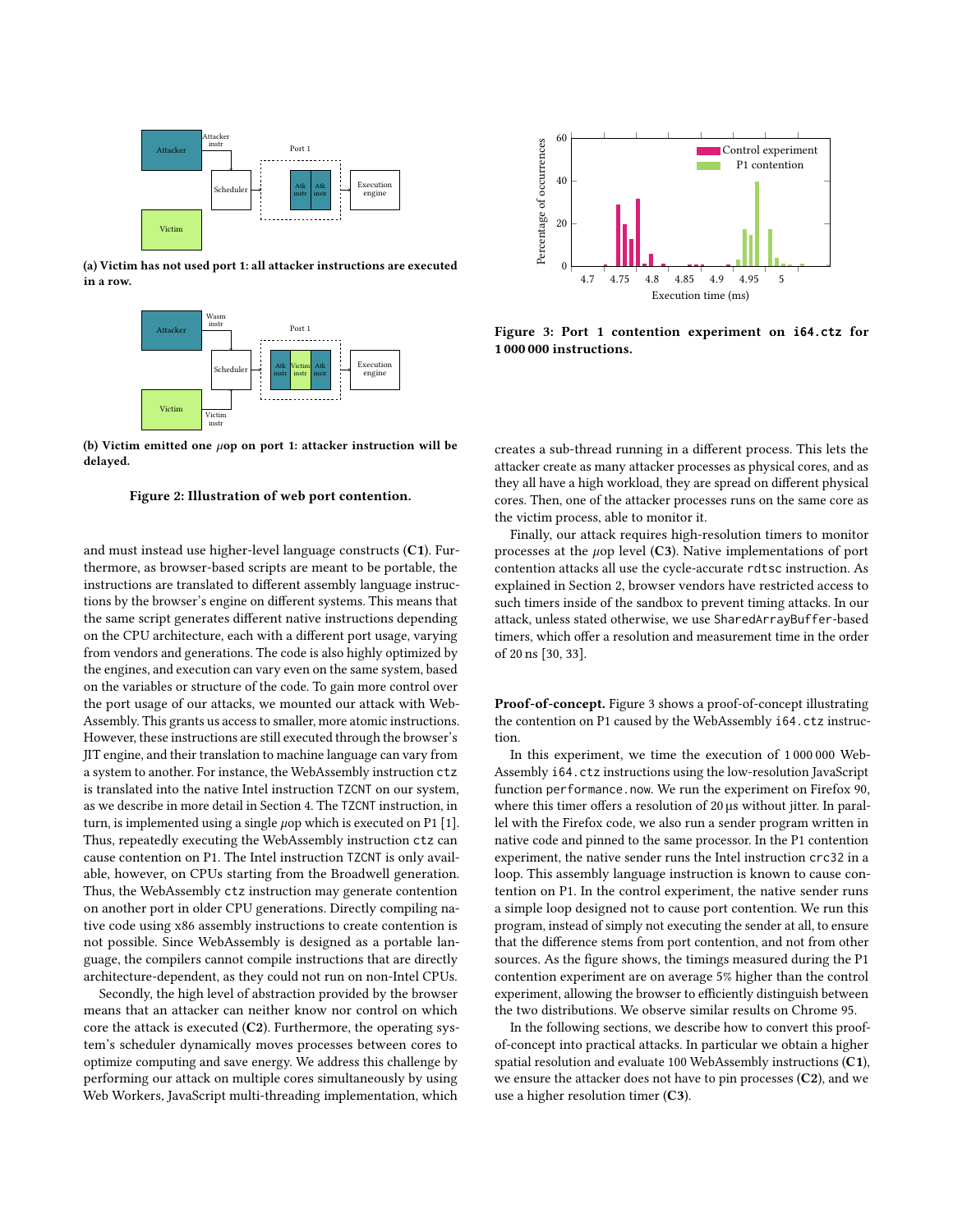#### 4 PC-detector

The translation of WebAssembly instructions into  $\mu$ ops is variable on different systems: it can depend on the microarchitecture, instruction extension sets or JavaScript engine. In this context, it can be hard to find WebAssembly instructions that reliably cause port contention. In this section, we propose PC-detector, a Seleniumbased framework to dynamically detect and characterize the port usage of WebAssembly instructions. Using the methodology described in Section [3,](#page-4-1) PC-detector automatically tests multiple Web-Assembly instructions and checks if they cause contention on P1 or P5.

#### 4.1 Description

Framework. Our framework is composed of two components. The first component is a native C script that either runs an empty loop, creates contention on P1, or creates contention on P5. The second component is a Selenium-controlled browser which runs automatically generated WebAssembly code. For each WebAssembly instruction instr, we create a binary file with 1 000 000 calls. This file is then executed in the browser, and its runtime is measured using performance.now(). We run three experiments:

- (1) Repeatedly executing and timing the WebAssembly file, used as a control.
- (2) Creating contention on P1 with native code and timing the WebAssembly file.
- (3) Creating contention on P5 with native code and timing the WebAssembly file.

By evaluating the timing distributions of these three experiments, we can evaluate the port usage of instr. If the three distributions are mixed, instr is not affected by the port contention (thus it cannot cause it). If the P1 timings (respectively P5) are, on average, higher to both the control and P5 (respectively P1), this means instr can detect, and cause, contention on P1 (respectively P5).

We evaluate all standardized single and double operand operations [\[41\]](#page-12-8), including arithmetic operations and memory operations. Due to the stack machine structure of WebAssembly, each experiment includes a load operation to add values to the stack between each operation. We discovered that due to JIT optimizations, it is not possible to load many values on the stack before running double operand operations in a row, as the compiler reorders the instructions to alternate between loads and the tested operation. Therefore, we could not run all double operand operations one after the other. We evaluate single instructions when instructions have an output the same type as their input, and pairs of complementary instructions in the other case (e.g., convert a 32 bit integer into a 64 bit float). We do not evaluate control flow operations, e.g., loops or jumps.

Metrics. We propose two main metrics to automatically evaluate if a WebAssembly instruction can create contention on P1 or P5. The first one is based on the error rate between timings from the P1 and P5 experiments. For this metric, we compare P1 to P5 instead of P1 to control, as the control experiment does not run calculation on the native side. This means that the timing differences could originate from other sources than port contention, e.g., variation in frequency or contention on another shared hardware component.

<span id="page-5-0"></span>Table 2: WebAssembly instructions causing port contention. For clarity, we group together the 32- and 64- bits versions of instructions under one line marked i32/i64.

| Instruction                           | P <sub>1</sub> contention | P5 contention | Cohen's d |
|---------------------------------------|---------------------------|---------------|-----------|
| i32/i64.ctz                           |                           |               | 1.2       |
| i32/i64.clz                           |                           |               |           |
| $i32/i64$ .popcnt                     |                           |               |           |
| $i32/i64$ .div s                      |                           |               | 10        |
| i32/i64.div u                         |                           |               | 10        |
| i32/i64.rem u                         |                           |               | 34        |
| $i32/i64$ .rem s                      |                           |               | 5         |
| f32.convert_i32_s and i32.trunc_f64_s |                           |               |           |
| f32.convert i32 s and i32.trunc f32 s |                           |               | 2         |
| f32.convert_i64_s and i64.trunc_f32_s |                           |               |           |
| f32.convert_i32_u and i32.trunc_f32_u |                           |               | 2         |
| f32.demote_f64 and f64.promote_f32    |                           |               | 3         |
| i32.wrap_i64 and i64.extend_i32_u     |                           |               | 16        |
| i32.wrap_i64 and i64.extend_i32_s     |                           |               | 11        |

P1 and P5 have two timing distributions, and one distribution  $(X_{low})$ has lower timings than the other distribution  $(X_{high})$  when there is contention. Given a temporal threshold  $\tau$ , we define the error rate as the proportion of values of  $X_{low} > \tau$  and values of  $X_{high} < \tau$ over all experiments. We define the error rate for a given threshold as

$$
er_{\tau} = \frac{|X_{low} > \tau| + |X_{high} < \tau|}{|X_{low}| + |X_{high}|}
$$

.

Then, by computing  $er_{\tau}$  for  $[min(X_{low}) < \tau < max(X_{high})]$ , we can retrieve the lowest error rate possible, giving us the probability for a program to blindly distinguish between port contention and standard usage from experiment timings. By inverting  $X_{low}$  and  $X_{\text{hi}ab}$  and computing the best error rate, we can see if an instruction creates contention on P1, P5 or none. In PC-detector, we infer that if  $er < 5\%$ , an instruction creates contention.

The error rate calculation lets us identify whether an instruction creates contention. It does not, however, illustrate the efficiency of this contention, i.e., how separated both distributions are or how spread they are. This parameter is important in our attacks, as the more distance between the distributions, the easier it is to distinguish between contention and standard usage. In order to measure the distance between P1 and P5, we compute the effect size, also known as Cohen's d. In our case, Cohen's d between P1 and P5 is defined as

$$
d = \frac{|mean(P1) - mean(P5)|}{\sqrt{(stdev(P1) + stdev(P2))/2}},
$$

with stdev() the standard deviation of the distribution. A high Cohen's  $d$  means that distributions are highly separated and concentrated, and that we can more easily distinguish contention from standard usage.

#### 4.2 Results

We have tested 100 different instructions, including numerical, memory, bit-wise, and type conversion operations.

Table [2](#page-5-0) lists which instructions cause contention on the i5-8365U. The results are identical between Chrome and Firefox, although the distance varies because of the different browser architectures. In total, we found 21 instructions causing contention. As most instructions have 32- and 64-bit variants, some instructions are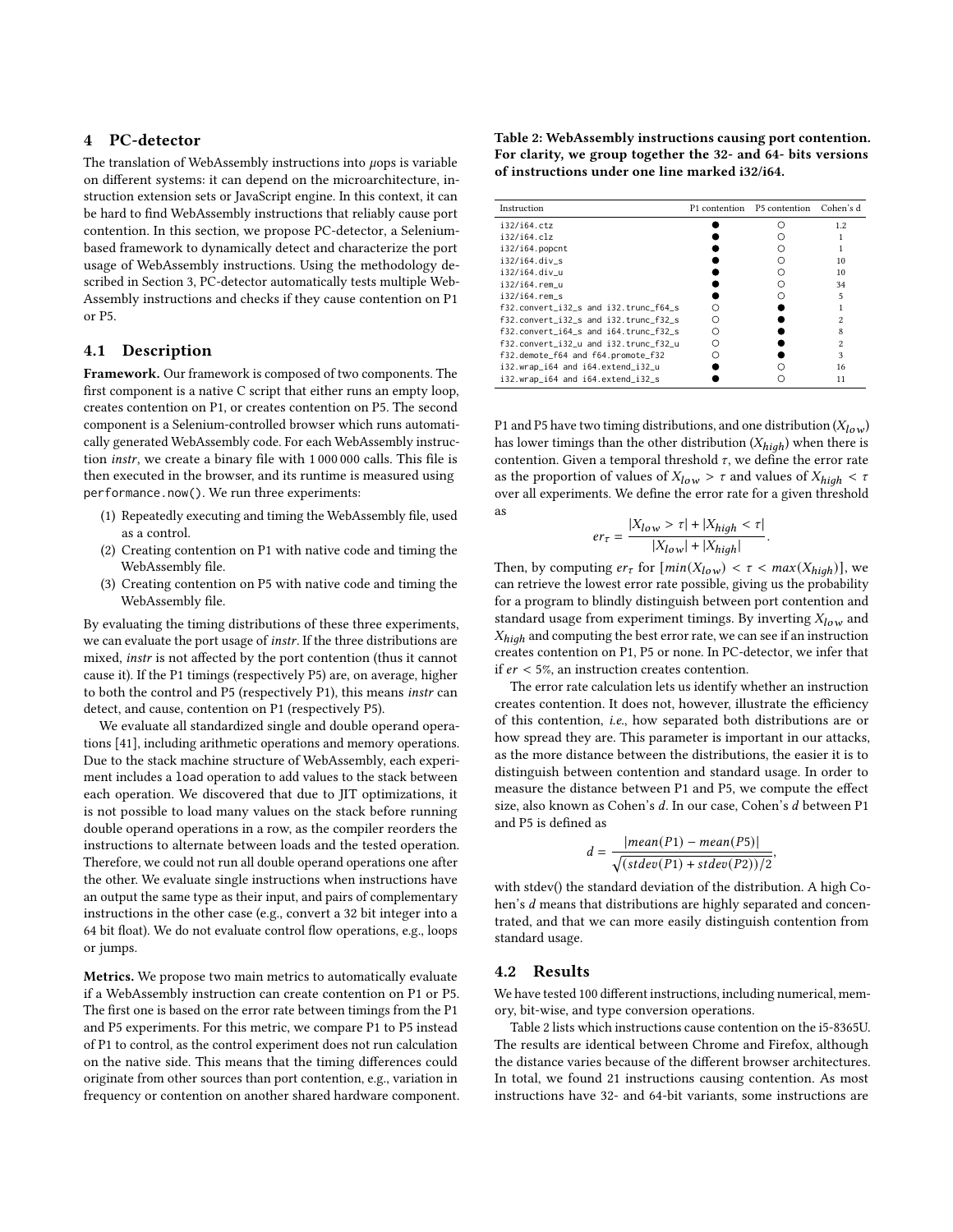doubled. Generally, we observe that 64-bit variants have a greater Cohen's  $d$  than their 32-bit counterparts. Similarly, the unsigned variants of integer operations often grant better results than the signed variants.

P1 contention seems to be caused by arithmetic instructions, whereas conversion/truncation operations create contention on P5. This result is coherent with the specialization of ports and execution units. i64.rem\_u shows the highest effect size of all detected instructions.

To demonstrate the portability of port contention and PC-detector, we have ran the same benchmark on different Intel CPUs. In total, we have tested 4 recent CPUs: i5-8365U, i7-8650, i7-10510 and i7- 10610. The instructions creating contention remain constant, but Cohen's  $d$  can vary based on the CPU frequency. This is logical, as all tested cores have the same instruction set extensions, meaning that the WebAssembly instructions are translated to the same native instructions.

# <span id="page-6-0"></span>5 Side-channel Attack on Artificial Applications

In this section, we present an artificial gadget, illustrating the sidechannel threat of web-based port contention. We built a synthetic and generic example showing how a program, which execution depends on secret information, is vulnerable to WebAssembly port contention. Indeed, if a program has branches depending on secret bits, an attacker can use a side-channel attack to infer the secret. The victim process is an unprivileged native process. The attacker is a JavaScript and WebAssembly script, running inside of the browser's sandbox. The attacker has no access to addresses, native instructions, and no control or knowledge of physical or logical cores.

In our implementation, an attacker, running code inside the browser's sandbox, monitors the victim's execution with a spatial resolution of 1024 native instructions, i.e., 3072 bytes. This spatial resolution is of the same order of magnitude as other microarchitectural attacks in the browser, e.g., Prime+Probe, which has a resolution of a cache set (typically 12 to 20 cache lines), i.e., 1280 bytes on our system.

#### 5.1 Description

The victim is a native unprivileged program, running different code sections based on the bits of secret information. As port usage differs between branches, an attacker monitoring port contention could infer parts of the secret. Listing [1](#page-6-1) illustrates our gadget, implemented in native assembly code. Depending on a secret bit, the code will execute either instructions creating contention on P1 or P5. To detect from within the browser which path is taken by the victim, we time the execution of  $nb_{instr}$  WebAssembly rem\_u instructions, which creates contention on P1 (Section [4\)](#page-4-0). If the execution time is high, then we know that the native code also creates contention on P1, whereas if it is standard, we know that the native code does not create contention. By repeating this process, we detect the branch that was executed by the native script, and hence the value of the secret bit.

After resolving C1 with PC-detector and C3 with SharedArray Buffers, we still face the inability to pin the attack code to the same <span id="page-6-1"></span>Listing 1: Side channel artificial example. Depending on the key bit passed in parameter, the code will have different port usage.

```
TEST % r di , % r d i
JE .p1
JMPQ . p 5
. p 1
POPCNT %r8 ,% r 8
POPCNT %r8,%r8
 . . .
POPCNT %r8,%r8
POPCNT %r8,%r8
. p 5
VPBROADCASTD %xmm0 , %ymm0
VPBROADCASTD %xmm0 , %ymm0
 . . . .
VPBROADCASTD %xmm0 , %ymm0
VPBROADCASTD %xmm0 , %ymm0
```
physical core as the victim (C2). Most schedulers try to balance the workload between physical cores. By creating a number of listening Web Workers equal to the number of physical cores, we maximize our chances that one of them listens on the victim's physical core, thus circumventing C2. Information about the system's core count is available through the navigator.hardwareConcurrency Java-Script API [\[25\]](#page-11-27), available by default on both Chrome and Firefox.

#### 5.2 Results

An important metric for our evaluation is the spatial resolution, i.e., the smallest number of instructions we can detect in a branch. To detect contention, we measure the execution time of  $nb_{instr}$  Web-Assembly rem\_u instructions. This parameter is important: a high number of instructions lowers our spatial resolution, but a lower number yields noisier time measurements. Furthermore, for values of  $n_{\text{th}}$  ranging from 1 to 10, the execution time of the instruction is slower than the read access to the shared array and other overhead introduced by JavaScript. This means that contention is measured at only specific times in the measurement. To reduce the measurement time of SharedArrayBuffer, we access the array directly, without using concurrent access libraries. This grants a better resolution to the timer but creates more noise and outliers. On our system, we were able to create a web listener running in the same physical core as the victim in 95% of our experiments. We infer that the remaining errors stem from the scheduler moving our process to different cores because of other threads creating noise.

On our system, we found  $nb_{instr} = 10$  to be the best compromise between noise and resolution. To reduce the noise, we process the data with a median sliding window with a width of 10 measurements. Figure [4](#page-7-1) illustrates the resulting values when the victim runs the code with the secret 1101001, for a single trace of the victim. The high values represents the execution of the victim branch creating contention on P1 i.e., a bit set to 1. The width of a peak or a pit is proportional to the number of bits inside the sequence.

Our implementation is able to detect the executed branch with a resolution of 1024 native instructions on both Google Chrome and Mozilla Firefox. To obtain this result, we first implement Listing [1](#page-6-1)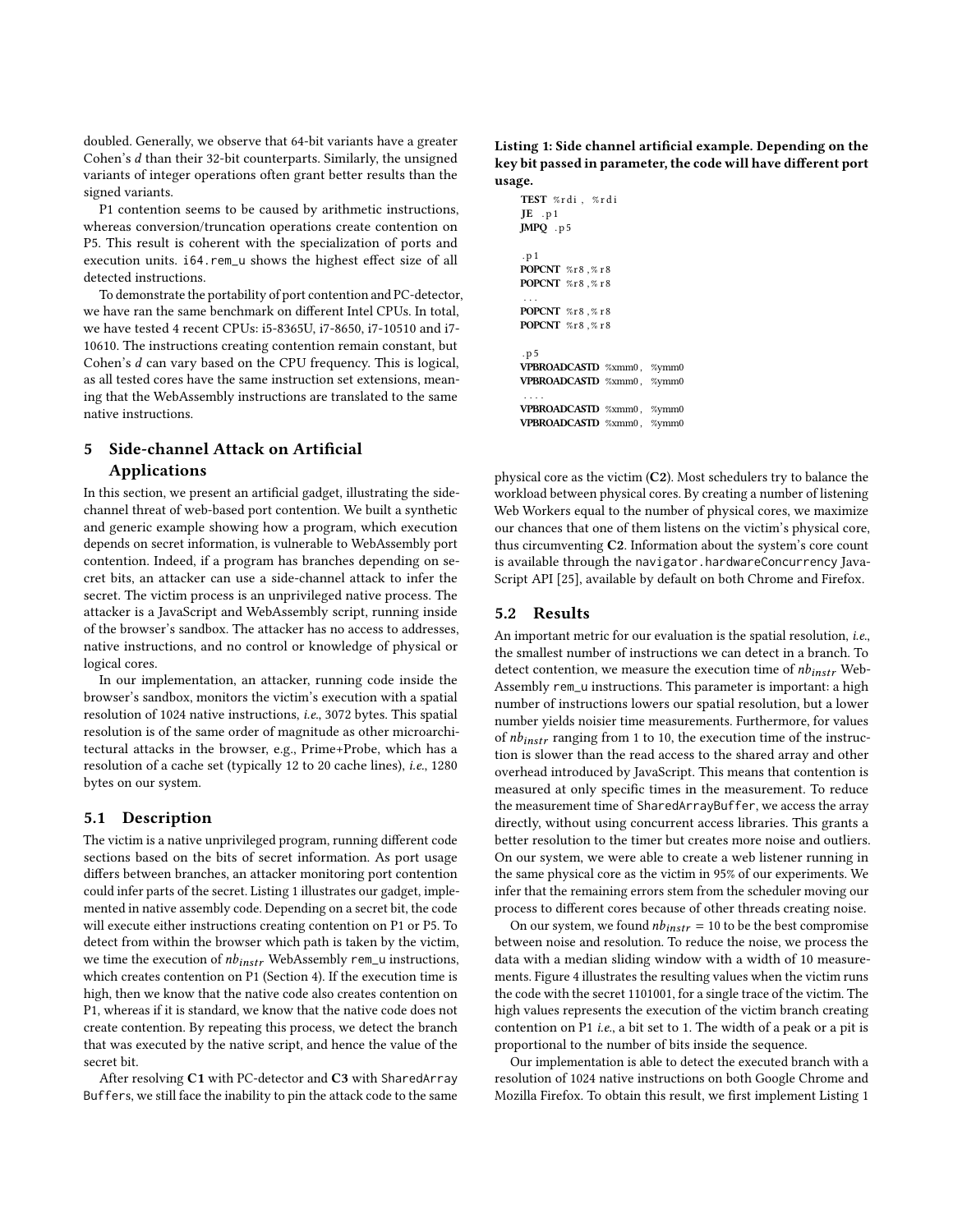<span id="page-7-1"></span>

Figure 4: Single-trace execution with secret information 1101001, on Chrome 95.

with a very high number of POPCNT and VPBROADCASTD instructions, that we progressively lower. The resolution is the lowest number of instructions where we can clearly retrieve the secret bits without error on a single victim trace.

This experimental limit of 1024 instructions is mainly due to the lack of access to high resolution timers. Note that we observe two peaks per secret bit with a single trace. We have found that a higher resolution of 512 instructions could introduce errors with a single-trace attack. One solution to increase the resolution would be to revert to multiple-trace attacks. Moreover, by using a custom browser implementing performance.rdtsc(), based on the native cycle accurate timer, we observed that our implementation has a resolution of 256 instructions, i.e., a better spatial resolution than Prime+Probe. This means that our experimental limit could be lowered with better auxiliary timers or noise filters, which could offer a more fine-grained attack vector than existing microarchitectural side channels in the browser.

#### <span id="page-7-0"></span>6 Covert channel

In this section, we present a port contention-based covert channel with a throughput of 200 bit/s for a 1% error rate. This covert channel is composed of a sender running unprivileged native code, and a receiver running completely inside the browser (similarly as Schwarz et al. [\[33\]](#page-11-12)). We also show that our covert channel runs with a sender located inside a VM, and can even be used in a crossbrowser fashion (similarly as Lipp et al. [\[21\]](#page-11-15)).

The sender runs unprivileged C code on the victim's hardware. The sender can therefore freely use most native instructions, and has access to cycle-accurate timers. It can also pin itself to a certain physical or logical core. The receiver, on the other hand, runs fully inside a cross-origin isolated web page. As it runs inside the browser's sandbox, the receiver has no access to native instructions. Port contention must be created and measured by using WebAssembly (C1). Moreover, the web script must share a physical core with the sender, but cannot control or know on which physical core it is running (C2). Finally, the receiver does not have access to high resolution timers (C3). Instead, we use SharedArrayBuffers to get the best resolution available.

#### 6.1 Description

We implemented a half-duplex asynchronous channel based on port contention, between a native sender and a web-based receiver. In addition to data, the sender and receiver exchange control messages to handle acknowledgments and synchronization. Both parties must therefore be able to send and receive bits. Our side channel can be decomposed into two layers. The lower layer, sending and receiving bits, is equivalent to the physical layer of the TCP/IP model. This layer uses CPU ports as its transmitting channel, and must be able to distinguish between 0 and 1 bits. The upper layer is equivalent to the data-link layer. This layer handles the synchronization between the parties, as well as error management.

Physical layer. The two parties send 1-bits by creating contention on P1 for a fixed duration  $(t_{bit})$ , and send 0-bits by idling for  $t_{bit}$ .  $t_{bit}$  is an important factor, as a high duration lowers the channel's bandwidth but allows the receiver to tolerate more noise when attempting to distinguish bits. In our covert channel implementation, we have fixed  $t_{bit} = 1$  ms. To create contention, the sender and receiver repeatedly call an instruction, respectively the native Intel instruction crc32 and the WebAssembly instruction rem\_u. To receive a bit, the sender or receiver repeatedly call these instructions while timing them. A high execution time means the emitting party is sending a 1, while a standard time means a 0. As both instructions are handled by the CPU port P1, both the sender and receiver cannot emit at the same time, making our channel a half-duplex channel. Besides their high resolution, another advantage of a SharedArrayBuffer-based timer is that it is based on a Web Worker, and therefore runs on a different core. This lowers potential noise on the covert channel.

We also need to ensure both the sender and receiver are running on the same core (C2). As the browser cannot control which core it is running on, the sender creates as many sub-senders as physical cores. The sender runs native unprivileged native code, so it knows the number of physical and logical cores, and can pin each of its sub-threads to a specific core. This ensures that at least one sender thread is running on the same physical core as the receiver.

Although SharedArrayBuffers offer a high resolution, they can introduce errors at the physical layer level. In particular, concurrent accesses between the thread incrementing a value and the main thread reading the timestamp can cause insertion or deletion errors. We have determined two error-prone scenarios at the physical level. In the first scenario, the main thread reads the shared value too frequently. This prevents the clock thread from incrementing the value, and as a result the measured time is much lower than the real time value. The other scenario stems from particularly high measurement outliers when contention is created. We assume it also comes from concurrent accesses. As this access is longer than usual, it means that we can get less measurements during  $t_{hit}$ , thus creating bit deletion errors on higher layers.

Protocol and frame format. To ensure synchronization and correct potential errors, we implemented a simple protocol above our physical layer, similarly as Maurice et al. [\[24\]](#page-11-1). Figure [5](#page-8-0) illustrates a typical exchange, as well as packet loss management. It is based on a simple request-to-send scheme: the receiver sends a request frame (described in Figure [6\(a\)\)](#page-8-1), containing a 4-bit sequence number. Upon reception, the sender sends a data frame (described in Figure [6\(b\)\)](#page-8-1),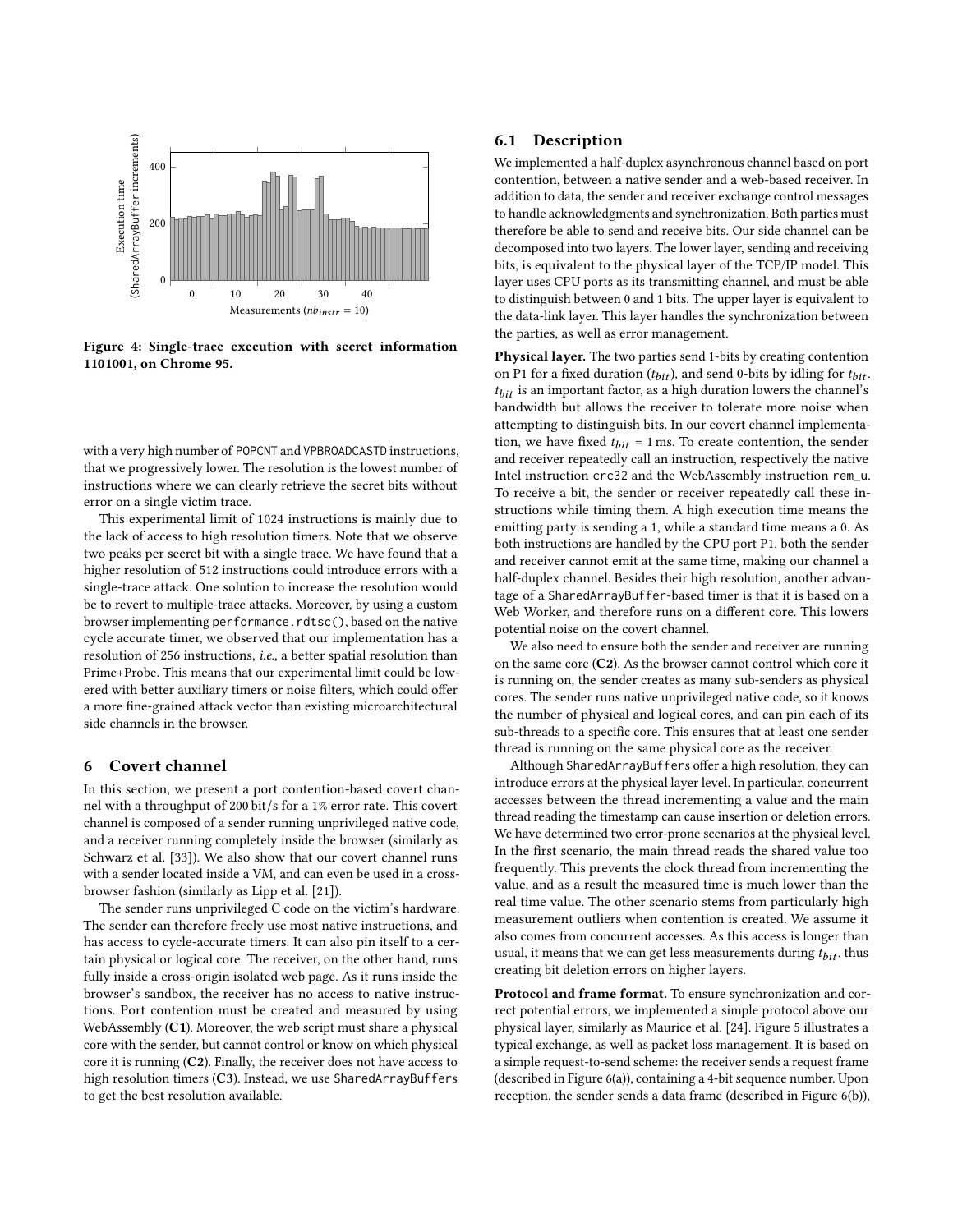<span id="page-8-0"></span>

<span id="page-8-1"></span>Figure 5: Illustration of the protocol's synchronization in case of lost or incorrect packet.



Figure 6: Format of the request and data frames.

containing the sequence number as well as the associated data (1 byte). If the data frame is received correctly, the receiver requests the next sequence number. Both frames start with a 4-bit preamble consisting of an initial sequence which is always set to 1010. This initial sequences serves as calibration for the receiver.

To handle possible insertion or deletion errors, we added an error detection code. More specifically, the sequence number is encoded with (8,4) Hamming code [\[17\]](#page-11-28) in request frames, and the last 4 bits of the data frame contain a Berger code [\[4\]](#page-11-29), counting the number of zeros in the data and sequence number fields. As the type of errors we face are mainly bit insertion or deletion, we do not use the error correcting properties of Hamming code, and instead use it as an error-detection code.

Our protocol encodes 8 bits of payload into a 31-bit message, including the preamble, sequence numbers and error detecting code. This means that, with  $t_{bit} = 1$  ms, we can reach a maximal raw throughput of 1 kbit/s, i.e., a theoretical maximum of data bit rate of 260 bit/s.

Our protocol also manages packet loss and desynchronization. This is handled by the sequence number and the request-to-send scheme. As illustrated in Figure [5,](#page-8-0) after sending a request, the receiver waits for a fixed timeout value. If it has not received an answer at the end of this time period, it simply re-sends the request. This lets the covert channel recover from packet loss from the sender to the receiver, and from the receiver to the sender.

Receiving frames. The sender and receiver do not share a common clock. Hence, the party receiving bits does not know in advance the demarcations between successive bits, nor when the frame starts. It is processing execution time of instructions as a real-time stream of information, not in post-processing. In order to automatically detect the start of the frame, as well as the actual bits, both sender and receiver run DenStream [\[6\]](#page-11-30), a density-based data-stream clustering algorithm. It dynamically creates clusters of data, based on the execution time and their time of arrival. The listening party then detects the start of the frame when it detects 4 consequent small clusters with variation in execution time, corresponding to the initial sequence of 1010. The initial sequence is used to calibrate two major values: the temporal threshold between 0-bits and 1-bits, as well as the average number of instructions in a single bit. The average number of points lets the algorithm detect the number of bits in a sequence. As DenStream computation can be slow when we reach a high bit rate, we only use it to detect the preamble. For the rest of the frame, we use a simple stream-based threshold detection: timings above the calibration threshold are identified as 1-bits, and others as 0-bits.

To infer the actual number of bits in such a sequence, we use the average number of instructions calibrated from the initialization sequence. Then, by dividing the number of instructions in our same bit sequence, we can infer how many bits it contains. This step is prone to insertion or deletion errors.

When the stream algorithm has detected a number of bits corresponding to the frame size, it stops listening. If the frame is invalid because of insertion and deletion errors, we try to reinterpret it with slightly modified calibration values. Indeed, variation in frequency can cause slight changes on the number of measurements in a bit, e.g., a frequency raise means we measure more instructions in a bit, thus potential insertion errors.

### 6.2 Evaluation

We evaluated our covert channel in two different scenarios. The first scenario is the baseline implementation, where both the native sender and web-based receiver run in a standard OS. In the second scenario, the native sender now runs in a virtual machine running on the victim's physical hardware, while the browser runs in the standard OS. This scenario is common, as malware analysis is often conducted in sandboxed environments such as VMs. We also evaluate the impact of noise on our covert channel.

Native sender. This threat model represents the most common scenario, where both the browser and the native sender run as unprivileged processes in the OS. We evaluated our covert channel by transmitting 10 kB of data from the native sender to the webbased receiver. To compute the error rate, we compare the original and received bit sequences bit-by-bit.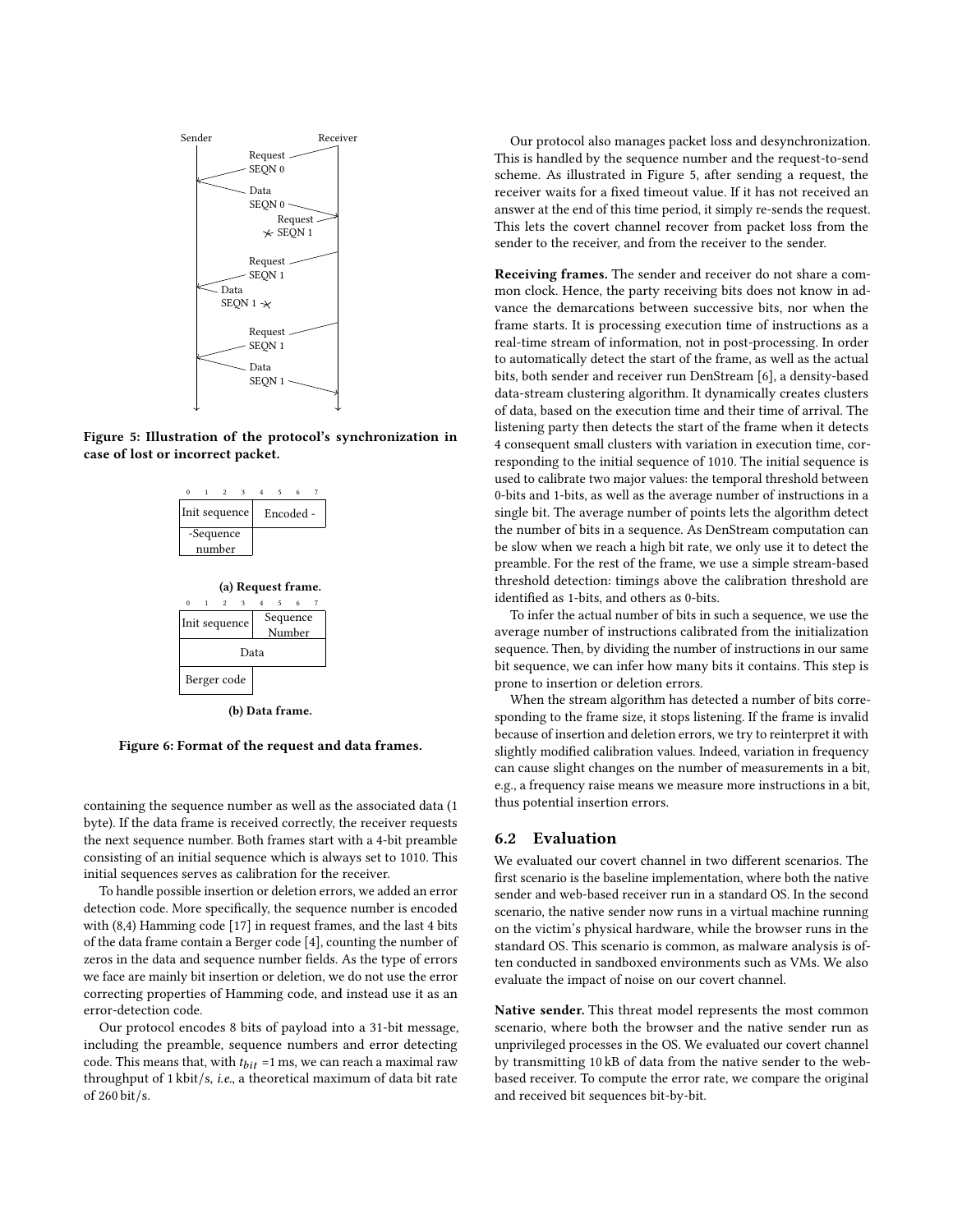<span id="page-9-0"></span>Table 3: Evaluation of the port-contention covert channel in different conditions.

| Experimental setup |                        | Bit rate Packet Loss rate Error rate |       |
|--------------------|------------------------|--------------------------------------|-------|
| <b>Noiseless</b>   | $200 \,\mathrm{bit/s}$ | 5.5%                                 | $1\%$ |
| stress $-c$ 2      | $170 \text{ bit/s}$    | 8%                                   | 3%    |
| stress $-m2$       | $120 \,\text{bit/s}$   | 15%                                  | 3%    |
| stress $-c/-m$ 3   | $25 \text{ bit/s}$     | 80%                                  | 5%    |
| stress $-c/-m$ 8   | $<$ 1 bit/s            | 99%                                  | 5%    |

Table [3](#page-9-0) illustrates the bit rate and error rate of our channel in different noise conditions. The transmission takes, on average, slightly less than 7 min. During the transmission, on average 600 frames arrive incorrectly or are lost from the sender to the receiver, over a total of 10 600 frames. This represents a total frame loss rate of 5.5%. Most of the incorrect frames were the result of insertion or deletion errors. The lost frame rate from the receiver to the sender is negligible. We achieve a bit rate of 200 bit/s. This is 80% of the maximal bandwidth possible when using  $t_{bit}$  =1 ms. The difference between the bit rate upper bound and our implementation stems from the loss of frames, which requires the sender to wait for some time before requesting the data again, as well as from the short computation time required to handle the protocol.

In this setup, our covert channel presents a better bit rate than previous web-based covert channels [\[21,](#page-11-15) [31,](#page-11-14) [33,](#page-11-12) [38,](#page-12-4) [40\]](#page-12-3). The only covert channel with a better resolution is Prime+Probe by Oren et al. [\[27\]](#page-11-2). However, recent countermeasures had a substantial negative impact on the bit rate. To the best of our knowledge, no other Prime+ Probe covert channel has been implemented since that allows us to compare between the two approaches. The closest cache covert channel is the one presented by van Schaik et al. in RIDL [\[39\]](#page-12-5), with a bit rate of 8 bit/s.

We now evaluate our covert channel in the presence of noise. Noise can impact both the bit transmission through port contention, and the SharedArrayBuffer clock. Indeed, we observe that when stressing the physical core used by the SharedArrayBuffer clock, the number of ticks we measure in each time period decreases, in turn decreasing our resolution. However, our covert channel shows strong resilience to sources of noises with a low thread count. That is because port contention depends on the physical core. As our sender and receiver already use a major part of the core computing capacities, the OS scheduler tends to move other noisy processes to different physical cores, thus lowering their impact on our covert channel. For instance, when running stress with square root  $(-s)$  or malloc  $(-m)$  on two threads, the bit rate remains on the same order of magnitude. The loss of performance stems from a higher rate of lost frames due to clock outliers. Our channel also shows better resilience to sources of noise with a low thread count than cache covert channels, as the LLC is shared between cores [\[24\]](#page-11-1). However, if a noisy thread runs on a physical core shared either by the clock or the receiver, the performance significantly drops, as illustrated in the stress -c 3 case. In that case, the lost frame rate increases drastically because of lower resolution from our timer. Introducing specific error-correcting codes to correct

<span id="page-9-1"></span>

Figure 7: Transmitted square signal from Firefox 90 to Chrome 94 with  $t_{hit}$  =1 ms

insertion or deletion errors could greatly improve the performance of the channel in noisy conditions.

Virtualized sender. We also evaluate our channel in a virtualized setup. In this scenario, the native sender runs inside of a virtual machine running Ubuntu. The browser runs in the standard OS. The main change in the threat model is that the native sender has no control or knowledge of cores, physical or logical. However, by creating multiple sender threads and not pinning them, we managed to force at least one sender thread to run on a physical core shared with a receiver. In this setup, our covert channel has a bit rate of 80 bit/s. This bit rate is still higher than that of many browser covert channels [\[21,](#page-11-15) [31,](#page-11-14) [33,](#page-11-12) [38,](#page-12-4) [40\]](#page-12-3), and even equivalent to some native covert channels in the same setup [\[34\]](#page-12-9).

# 6.3 Cross-Browser Covert Channel Bandwidth Estimation

Our covert channel can be extended to a cross-browser setup. As we can create and detect contention on the browser, we can replace the native sender with a JavaScript sender. This has two major impacts on the effectiveness of the attack. First off, the web-based sender loses access to powerful native timers, potentially creating new errors on the request frames. Most importantly, the browser has no knowledge of physical or logical cores. It cannot know nor control on which core it is running. To circumvent this difficulty, the webbased sender creates a number of Web Workers equal to the number of physical cores of the machine. By doing so, the scheduler will spread these senders on different physical cores. When launching the receiver, however, the senders are not the only processes using a high workload, and we have noticed that launching the receiver and the SharedArrayBuffer clock after the sender results in a physical core running both the clock and the receiver, and the senders sharing the remaining core. We overcome this limitation by initializing the clock and receiver before the sender. As a result, the scheduler assigns a physical core shared by a receiver and a sender, effectively allowing the implementation of our covert channel.

Using this technique, we were able to transmit bits of information across browsers through port contention with  $t_{bit} = 1$  ms. i.e., conditions equivalent to the native-to-web covert channel. We were able to demonstrate data transfer at the physical layer from Chrome to Firefox, from Firefox to Chrome, and between two instances of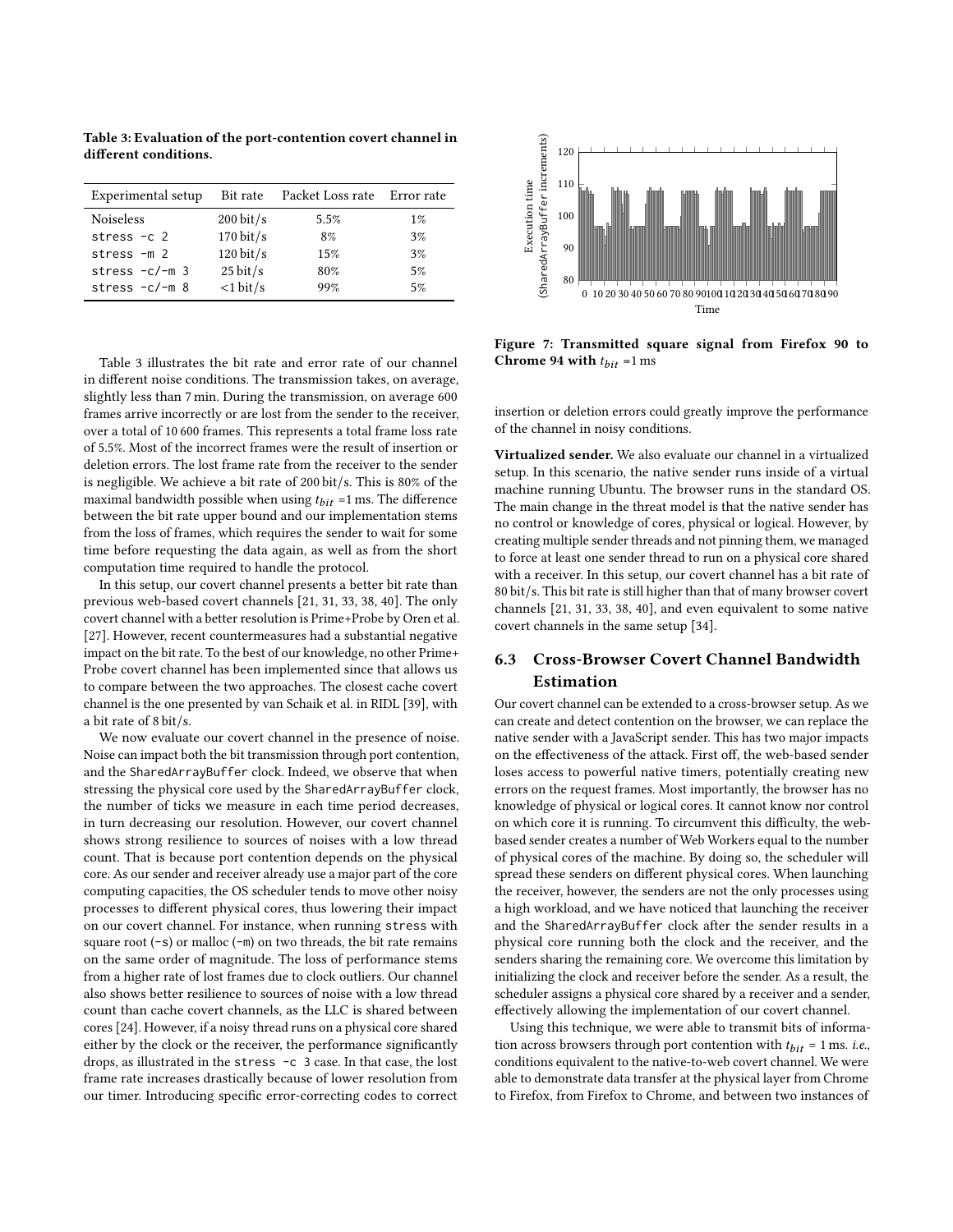the same browser. Figure [7](#page-9-1) shows the transmitted square signal from Firefox to Chrome. We did not re-implement the data-link layer to this threat model, as it represents significant engineering work, and leave it to future work. However, this proof of concept solves all scientific and technical challenges, including the most difficult, *i.e.*, core management (C2), by its ability to transmit bits. As the physical layer offers similar bit and error rates to the native sender, even for a long duration of transmission, it is safe to estimate that this cross-browser covert channel can reach a final bandwidth on-par with the native-to-web covert channel, i.e., in the order of 200 bit/s.

#### 7 Discussion

In this section, we discuss the limitations of our approach, potential countermeasures, as well as future work.

#### 7.1 Limitations

The WebAssembly implementation of port contention offers a lower spatial resolution than the native PortSmash attack proposed by Aldaya et al. [\[3\]](#page-11-3). Most of this performance loss originates from the challenges introduced by the JavaScript sandbox. In particular, C3 is the most challenging aspect. Although auxiliary timers offer a very high resolution, they are still inaccurate compared to native cycleaccurate timers. This difference particularly impacts the attack's spatial resolution, as timer imprecision prevents us from measuring small time differences.

Another limitation, inherent to port contention and SMT attacks, is that this attack cannot run in a cross-core setting. We can effectively circumvent C2 by creating more threads to share a core with the victim, but the attack still depends on the OS scheduler. If the attacker cannot run code on the victim's physical core, the attack does not succeed.

#### 7.2 Countermeasures

Many countermeasures have been proposed to mitigate microarchitectural attacks. However, most of these propositions are heavily focused on cache-based side channels. In this section, we provide an overview on existing academic work or other suggestions that focus on mitigating contention-based side channels.

Hardware. One pre-requisite of port contention attacks is sharing CPU ports between a victim and an attacker. SMT is therefore at the core of the attack. To prevent SMT-based side channels, including port contention, some have suggested disabling SMT altogether. For instance, SMT is disabled by default in OpenBSD [\[20\]](#page-11-31) or Google's ChromeOS [\[12\]](#page-11-32). However, this proposition represents a major performance degradation of up to 15% [\[5\]](#page-11-17), as SMT allows for a highly efficient use of hardware resources.

Townley and Ponomarev [\[37\]](#page-12-10) proposed SMT-COP, a hybrid approach based on partitioning the use of resources between threads. This partitioning could be either temporal, each thread accessing the resource after the other, or spatial, each thread having their execution units. Their approach must be supported by the hardware and introduces a performance overhead of 8% compared to standard SMT, while preventing most contention-based side channels on the execution units or ports.

More recently, Taram et al. proposed SecSMT [\[36\]](#page-12-11), focusing on more secured shared resources against contention-based side channels. Their approach introduces, at the hardware level, different ways to share resources. In a static partitioning, the resources are statically shared between logical cores. In an adaptive partitioning, the partition of resources evolves according to the workload of logical cores to enhance parallelization. However, the resources are never used by both cores at the same time. More interestingly, asymmetric partitioning relies on different levels of trust. This model gains even more performance by letting a low level security thread leak information to a high-security thread, but not letting high-security information leak to other threads. This is particularly interesting in a browser-based scenario. It is unsafe to leak information to the sandbox, whereas leaking sandboxed information to other threads presents less threats. Their asymmetric partitioning presents almost no overhead compared to traditional SMT.

OS and applications. Software mitigations, outside of the browser, have also been suggested. First, similarly to cache-attacks mitigations, static or dynamic analysis has been suggested in the original PortSmash article [\[3\]](#page-11-3). In particular, a process could try to differentiate malicious port usage from legitimate usage by using Hardware Performance Counters. However, to the best of our knowledge, static or dynamic analysis of contention-based side channels has not been studied in the literature.

Port-independent code has also been suggested [\[3\]](#page-11-3). If the port usage does not vary accordingly to the secret information, then port-contention-based side channel attacks are ineffective. However, such a solution requires to detect and correct all sensitive code in existing sensible implementations, and does not apply to covert channels.

At the operating system level, the scheduler can be aware of SMT attacks, and provide more isolation between processes. For instance, allowing highly sensitive operations, such as computations depending on a secret, to run on a different physical core than other applications could reduce the risk of leaking private information in a side-channel attack. Similarly, only sharing hardware resources between processes owned by the same user could provide more isolation, especially in cloud environments.

Browsers. After the publications of microarchitectural attacks inside the JavaScript sandbox [\[18,](#page-11-10) [27\]](#page-11-2), browser vendors studied mitigations against timing attacks. A popular solution in browsers is to remove access to high-resolution timers. By not granting access to a timer able to identify port contention, the side channel would be mitigated. In particular, by disabling SharedArrayBuffer, the threat posed by port contention side channels would be diminished. However, this would only reduce the resolution of the side channel and lower the bitrate of our covert channel, but not fully prevent attacks, as other high-resolution timers have been implemented [\[30,](#page-11-11) [33\]](#page-11-12). Browser vendors recently shifted their mitigation paradigm from timer-based countermeasures to isolation-based countermeasures. However, proposed isolation-based countermeasures [\[29\]](#page-11-13) focus on memory isolation, and therefore do not apply to port contention side channels.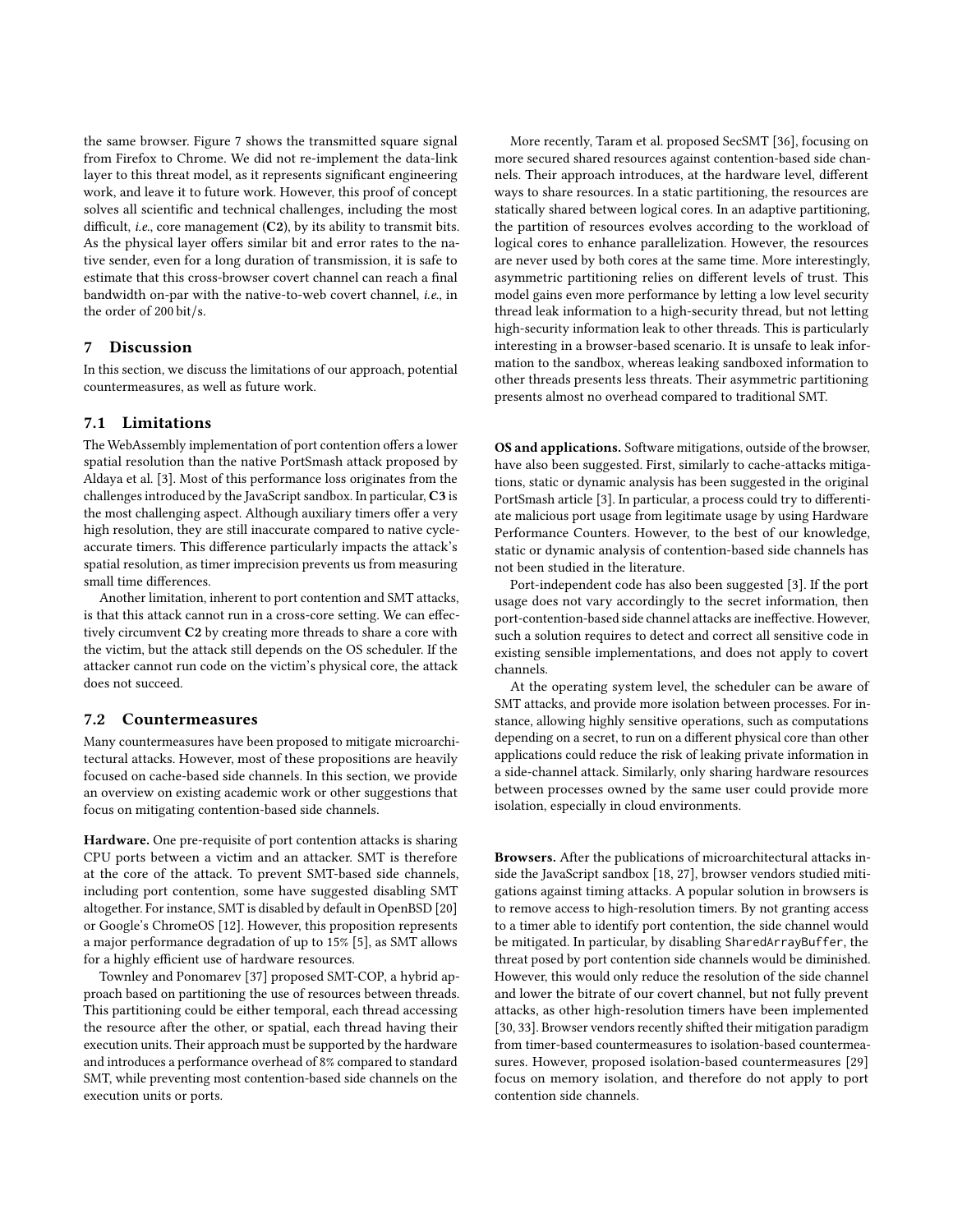# 7.3 Future Work

This work paves the way to future work on the threat posed by contention-based side channels in the browser. First, the security implications of WebAssembly are not properly evaluated yet, especially in the field of microarchitectural attacks. Studying the compilation of WebAssembly and the resulting threats on microarchitecture would bring a more systematized approach to this field. A benchmark, similar to Abel and Reineke's uops.info [\[2\]](#page-11-16) could clarify the execution pipeline, from high level JavaScript code to native code, including WebAssembly instructions. Moreover, a more generic study of contention-based side channel in the browser, not only ports, could widen the attack surface to other types of victims or other threat models. Finally, we presented a covert channel and an artificial example exploiting port contention. Since our attack has a temporal resolution at least in the order of Prime+Probe, we infer it can be used as the fundamental building block of many future attacks, e.g., on cryptographic implementations or monitoring.

#### 8 Conclusion

We presented the first implementation of port contention in the browser. We showed that port contention side channels have a performance on-par or better than previous microarchitectural side channels in the browser, and a more generic threat model. We demonstrated the genericity of this attack by building several types of exploits, including a 200 bit/s covert channel, as well as a concrete example illustrating a side-channel attack with a spatial resolution of 1024 instructions. We further demonstrated the portability of web-based port contention by testing instructions on different Intel CPUs, and we showed that our attack also works in cross-browser and Host-to-VM settings, while being more resilient to noise than cache attacks. We consider port contention side channels, and hardware contention side channels in general, to be a generic class of attacks that can be used as a building block for future microarchitectural attacks in the browser. This work illustrates the difficulty to isolate the JavaScript sandbox from microarchitectural attacks, as currently deployed countermeasures fail to mitigate contention-based side channels.

#### Acknowledgments

This work benefited from the support of Intel and of the project ANR-19-CE39-0007 MIAOUS of the French National Research Agency (ANR).

#### Artifact Availability

To ensure the repeatability of our findings and assist defensive research, we publicly released all developed code and data artifacts here: <https://github.com/MIAOUS-group/web-port-contention>. This includes the documented source code of PC-detector, our covert channel, and the artificial example, as well as the data and results of our experiments. In particular, we hope that public access to PC-detector on a larger scale will help assess the whole picture of the threat posed by port contention side channels in browsers.

#### References

<span id="page-11-26"></span>[1] Andreas Abel and Jan Reineke. Tzcnt uops.info page. [https://uops.info/html](https://uops.info/html-instr/TZCNT_R16_R16.html)[instr/TZCNT\\_R16\\_R16.html.](https://uops.info/html-instr/TZCNT_R16_R16.html) Accessed: 2021-11-11.

- <span id="page-11-16"></span>[2] Andreas Abel and Jan Reineke. uops.info: Characterizing latency, throughput, and port usage of instructions on intel microarchitectures. In ASPLOS, 2019.
- <span id="page-11-3"></span>[3] Alejandro Cabrera Aldaya, Billy Bob Brumley, Sohaib ul Hassan, Cesar Pereida García, and Nicola Tuveri. Port contention for fun and profit. In S&P, 2019.
- <span id="page-11-29"></span>[4] Jay M Berger. A note on error detection codes for asymmetric channels. Information and control, 4(1):68–73, 1961.
- <span id="page-11-17"></span>[5] Atri Bhattacharyya, Alexandra Sandulescu, Matthias Neugschwandtner, Alessandro Sorniotti, Babak Falsafi, Mathias Payer, and Anil Kurmus. Smotherspectre: Exploiting speculative execution through port contention. In CCS, 2019.
- <span id="page-11-30"></span>[6] Feng Cao, Martin Estert, Weining Qian, and Aoying Zhou. Density-based clustering over an evolving data stream with noise. In Proceedings of the 2006 SIAM international conference on data mining, 2006.
- <span id="page-11-22"></span>MDN contributors. Cross-origin-embedder-policy. [https://developer.mozilla.](https://developer.mozilla.org/en-US/docs/Web/HTTP/Headers/Cross-Origin-Embedder-Policy) [org/en-US/docs/Web/HTTP/Headers/Cross-Origin-Embedder-Policy.](https://developer.mozilla.org/en-US/docs/Web/HTTP/Headers/Cross-Origin-Embedder-Policy) Accessed: 2021-19-11.
- <span id="page-11-23"></span>[8] MDN contributors. Cross-origin-opener-policy. [https://developer.mozilla.org/en-](https://developer.mozilla.org/en-US/docs/Web/HTTP/Headers/Cross-Origin-Opener-Policy)[US/docs/Web/HTTP/Headers/Cross-Origin-Opener-Policy.](https://developer.mozilla.org/en-US/docs/Web/HTTP/Headers/Cross-Origin-Opener-Policy) Accessed: 2021-19- 11.
- <span id="page-11-4"></span>[9] Ghada Dessouky, Tommaso Frassetto, and Ahmad-Reza Sadeghi. Hybcache: Hybrid side-channel-resilient caches for trusted execution environments. In USENIX Security Symposium, 2020.
- <span id="page-11-19"></span>[10] ECMA. Standard ecma-262. [https://www.ecma-international.org/publications/](https://www.ecma-international.org/publications/standards/Ecma-262.htm) [standards/Ecma-262.htm.](https://www.ecma-international.org/publications/standards/Ecma-262.htm) Accessed: 2021-10-11.
- <span id="page-11-24"></span>[11] Daniel Genkin, Lev Pachmanov, Eran Tromer, and Yuval Yarom. Drive-by keyextraction cache attacks from portable code. In ACNS, 2018.
- <span id="page-11-32"></span>[12] Google. Product status: Microarchitectural data sampling (mds). [https://support.](https://support.google.com/faqs/answer/9330250?hl=en) [google.com/faqs/answer/9330250?hl=en.](https://support.google.com/faqs/answer/9330250?hl=en) Accessed: 2021-19-11.
- <span id="page-11-20"></span>[13] Google. V8 javascript engine. [https://v8.dev/.](https://v8.dev/) Accessed: 2021-10-11.
- <span id="page-11-18"></span>Ben Gras, Cristiano Giuffrida, Michael Kurth, Herbert Bos, and Kaveh Razavi. Absynthe: Automatic blackbox side-channel synthesis on commodity microarchitectures. In NDSS, 2020.
- <span id="page-11-9"></span>[15] Ben Gras, Kaveh Razavi, Erik Bosman, Herbert Bos, and Cristiano Giuffrida. Aslr on the line: Practical cache attacks on the mmu. In NDSS, 2017.
- <span id="page-11-25"></span>[16] Daniel Gruss, Clémentine Maurice, and Stefan Mangard. Rowhammer. js: A remote software-induced fault attack in javascript. In DIMVA, 2016.
- <span id="page-11-28"></span>[17] Richard W Hamming. Error detecting and error correcting codes. The Bell system technical journal, 29(2):147–160, 1950.
- <span id="page-11-10"></span>[18] Paul Kocher, Jann Horn, Anders Fogh, Daniel Genkin, Daniel Gruss, Werner Haas, Mike Hamburg, Moritz Lipp, Stefan Mangard, Thomas Prescher, et al. Spectre attacks: Exploiting speculative execution. In S&P, 2019.
- <span id="page-11-5"></span>[19] Jingfei Kong, Onur Aciiçmez, Jean-Pierre Seifert, and Huiyang Zhou. Hardwaresoftware integrated approaches to defend against software cache-based side channel attacks. In HPCA, 2009.
- <span id="page-11-31"></span>[20] Michael Larabel. Openbsd disabling smt / hyper threading due to security concerns. [https://www.phoronix.com/scan.php?page=news\\_item&px=OpenBSD-](https://www.phoronix.com/scan.php?page=news_item&px=OpenBSD-Disabling-SMT)[Disabling-SMT.](https://www.phoronix.com/scan.php?page=news_item&px=OpenBSD-Disabling-SMT) Accessed: 2021-19-11.
- <span id="page-11-15"></span>[21] Moritz Lipp, Daniel Gruss, Michael Schwarz, David Bidner, Clémentine Maurice, and Stefan Mangard. Practical keystroke timing attacks in sandboxed javascript. In ESORICS, 2017.
- <span id="page-11-6"></span>[22] Fangfei Liu and Ruby B. Lee. Random fill cache architecture. In MICRO, 2014.
- <span id="page-11-0"></span>Fangfei Liu, Yuval Yarom, Qian Ge, Gernot Heiser, and Ruby B Lee. Last-level cache side-channel attacks are practical. In S&P, 2015.
- <span id="page-11-1"></span>[24] Clémentine Maurice, Manuel Weber, Michael Schwarz, Lukas Giner, Daniel Gruss, Carlo Alberto Boano, Stefan Mangard, and Kay Römer. Hello from the other side: SSH over robust cache covert channels in the cloud. In NDSS, 2017.
- <span id="page-11-27"></span>[25] MDN. Navigator.hardwareconcurrency. [https://developer.mozilla.org/en-US/](https://developer.mozilla.org/en-US/docs/Web/API/Navigator/hardwareConcurrency) [docs/Web/API/Navigator/hardwareConcurrency.](https://developer.mozilla.org/en-US/docs/Web/API/Navigator/hardwareConcurrency) Accessed: 2021-19-11.
- <span id="page-11-21"></span>[26] Mozilla. Spidermonkey javascript engine. [https://spidermofnkey.dev/.](https://spidermofnkey.dev/) Accessed:  $2021 - 10 - 11$
- <span id="page-11-2"></span>[27] Yossef Oren, Vasileios P. Kemerlis, Simha Sethumadhavan, and Angelos D. Keromytis. The spy in the sandbox: Practical cache attacks in javascript and their implications. In CCS, 2015.
- <span id="page-11-7"></span>[28] Antoon Purnal, Lukas Giner, Daniel Gruss, and Ingrid Verbauwhede. Systematic analysis of randomization-based protected cache architectures. In S&P, 2021.
- <span id="page-11-13"></span>[29] Charles Reis, Alexander Moshchuk, and Nasko Oskov. Site isolation: Process separation for web sites within the browser. In USENIX Security Symposium, 2019.
- <span id="page-11-11"></span>[30] Thomas Rokicki, Clémentine Maurice, and Pierre Laperdrix. Sok: In search of lost time: A review of javascript timers in browsers. In EuroS&P, 2021.
- <span id="page-11-14"></span>[31] Michael Rushanan, David Russell, and Aviel D Rubin. Malloryworker: stealthy computation and covert channels using web workers. In International Workshop on Security and Trust Management. Springer, 2016.
- <span id="page-11-8"></span>[32] Gururaj Saileshwar and Moinuddin K. Qureshi. MIRAGE: mitigating conflictbased cache attacks with a practical fully-associative design. In USENIX Security Symposium, 2021.
- <span id="page-11-12"></span>[33] Michael Schwarz, Clémentine Maurice, Daniel Gruss, and Stefan Mangard. Fantastic timers and where to find them: High-resolution microarchitectural attacks in javascript. In International Conference on Financial Cryptography and Data